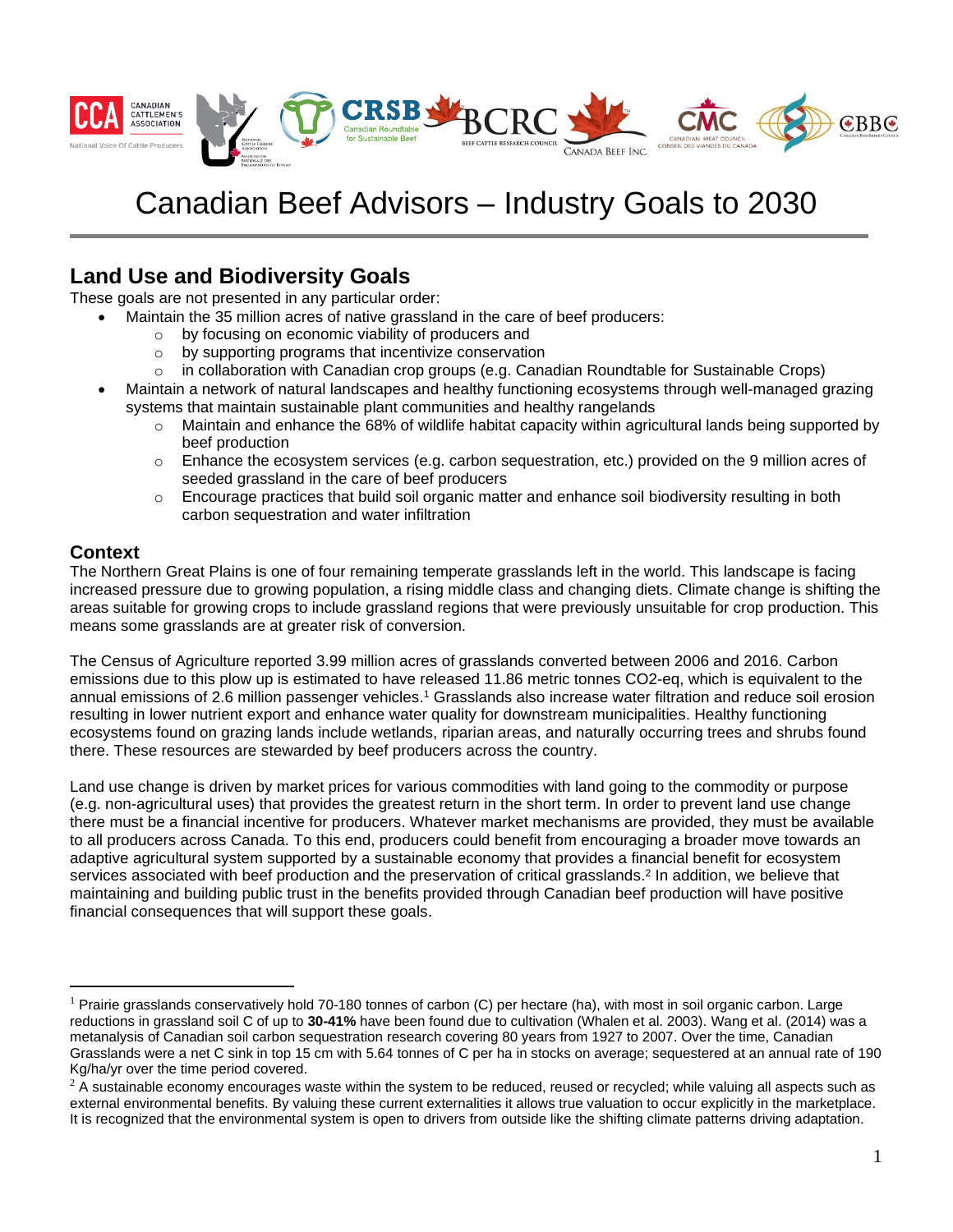Grassland biodiversity is largely impacted by two land use change processes: habitat loss and natural landscape fragmentation (aka: increased patchiness). Research has shown that transitioning land from complex to simple landscapes is a major source of biodiversity loss. Limiting land conversion would have a positive impact on biodiversity. Land conversion away from grazing plays a bigger role in biodiversity loss, than does the specific grazing management system used. Although all types of grazing influence biodiversity, it appears that low or moderate grazing has the most positive effect on multiple species groups. Further research is needed to understand how different grazing management (of systems and intensities) impact biodiversity on grasslands.

## **How the goals could be achieved**

The table below provides ways that can contribute to achieving the goals.

| <b>Increase Revenue from Grasslands:</b>                                                                                                                     | <b>Grazing Management:</b>                                                                                                                                                                    | <b>Fill Data and Research Gaps:</b>                                                                                                               |
|--------------------------------------------------------------------------------------------------------------------------------------------------------------|-----------------------------------------------------------------------------------------------------------------------------------------------------------------------------------------------|---------------------------------------------------------------------------------------------------------------------------------------------------|
| Encouraging a broader move<br>towards a sustainable economy<br>that provides a financial benefit<br>for ecosystem services that come<br>from beef production | Support research on understanding<br>٠<br>the impact of grazing management on<br>ecosystem services (e.g. carbon<br>sequestration, water filtration and<br>biodiversity) and increase revenue | A robust understanding of<br>$\bullet$<br>land conversion across<br>Canada. Satellite monitoring<br>would provide greater<br>accuracy than survey |
| Develop market mechanisms that<br>provide Ecosystem Service<br>payments                                                                                      | through productivity enhancements<br>Build awareness and use of range and<br>٠<br>riparian health assessments by                                                                              | results.<br>Collect multi-taxonomic<br>$\bullet$<br>biodiversity information on                                                                   |
| <b>Explore tax incentives and</b><br>programs that encourage keeping<br>native grasslands intact                                                             | producers<br>Assist producers managing for habitat<br>$\bullet$<br>outcomes based on local land and<br>climate characteristics and key<br>biodiversity elements                               | all Canadian grasslands                                                                                                                           |

## **FAQs**

#### Q: **What about other ecosystem services?**

In addition to goals around habitat and biodiversity, there will be goals set around other ecosystem services associated with beef producing landscapes such as water quality, water quantity, and carbon benefits. These are being addressed separately.

## Q: **Is there scientific literature that supports these goals?**

A: The amount of land used by beef production and the habitat capacity it supports is reported in the National Beef Sustainability Assessment.

## Q: **Why was a zero land conversion goal not set?**

A: Land use change is driven by markets that are outside of the control or influence of individual producers. A critical aspect of a sustainable beef industry is the economic viability of producers. This includes having the flexibility to shift land use to remain in production long term. While maintaining native grasslands is a high priority, it is recognized that producers may shift seeded pasture and hayland (e.g. perennial forages) in and out of annual crop as part of a rotation. The expectation is that land taken out of tame grassland or hayland would be replaced with a similar number of acres seeded down elsewhere.

#### Q: **Land use change is driven by annual crop (cereals, oilseeds, pulses, etc.) prices and urban sprawl**

A: Regionally pressures for land conversion differ with eastern Canada experiencing greater pressure from urban sprawl. In the west, the ability to safeguard the existing 1.5 billion tonnes of Carbon stored on lands managed with cattle is threatened by competing uses and the economic returns to grain versus beef production. If grain prices increase, it will be difficult to prevent further land conversion. This is the reason why emphasis is on encouraging a sustainable economy that values ecosystem services from grasslands and provides a financial incentive to producers. This has the potential to account for some of the social benefits not currently being considered when evaluating the economic returns of grain versus beef production.

#### Q: **Does maintaining a network of natural landscapes mean there would be a network of connected protected areas?**

There are international discussions about creating a connected network of protected/preserved ecosystems. This goal is designed to be achieved through the maintenance of active grazing lands utilized for beef production. This specifically excludes removing land from agricultural uses to protect it through recreational uses. It is recognized that grazing is important to supporting healthy functioning ecosystems on Canadian grasslands.